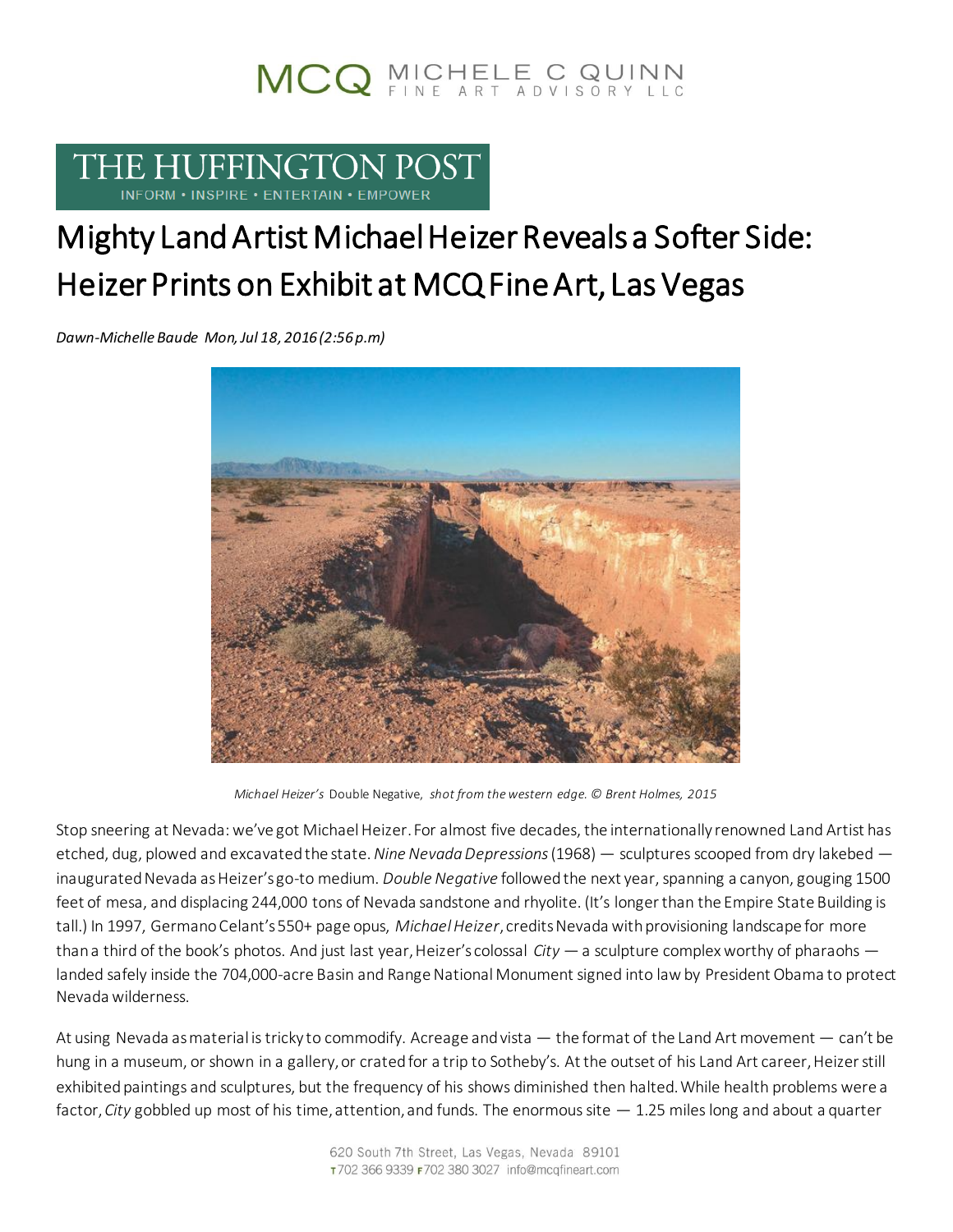mile wide — is the largest sculptural undertaking in U.S. history. It outsizes James Turrell's *Roden Crater* installation (Arizona), Walter de Maria's *Lightning Field* (New Mexico), and Robert Smithson's *Spiral Jetty* (Utah). The jewel in the crown of the Land Art movement, Heizer's *City* — as yet unfinished — is said to be the largest sculpture project by a single artist of all time.

But it was more than maniacal dedication to a gargantuan artwork that led to the artist's quasi-withdrawal from the art world. Heizer is constitutionally reclusive. For the past few decades, he's lived in a cinderblock house adjacent to *City*, an hour from the nearest small town and three hours from Las Vegas. A man who willfully makes his mark on the rangeland of central Nevada with coyotes, cattle and the occasional cowboy for company isn't hankering after the limelight. Heizer's recent exhibition at Gagosian Gallery, *Altars*(May 2015), was his first solo show in New York in 21 years.

All this makes the current exhibition of Heizer prints at MCQ Fine Art in Las Vegas rare and appropriately local. On display through August 13, the show is everything that Heizer is usually not. Not large. Not overwhelming. Not made for an incremental, step-by-step viewing. No special footwear required. No chest thumping. Seen in the cozy, mid-mod confines of the gallery, the prints reveal the artist's softer side. Accompanying the shift to personal scale is a shift in style  $-$ Heizer's uncompromising exactitude is everywhere present, yet tamed by a gestural lyricism that only the artist's hand, not a bulldozer, can supply.

"Post Historic Screenprint No 1" and "No 2," are standouts. Completed in 2014, the 46-by-46 inch works feature a tribal palette, nervy graffiti, and images of stones seemingly vibrating right out of the picture plane. The uncanny perspective derives, in part, from the twenty-some screens (22 for No 1 and 33 for No 2) and up to 23 colors in the printing process, coupled with a 14-year compositional gestation. While the stones appear to be scaled down from sculptural studies, Heizer actually did the opposite: scaled-up small prehistoric tools, monumentalizing their mass and dramatizing their presence.

The artist's affection for stone is frequently linked to the Indiana Jones-years of his youth when Heizer accompanied his anthropologist father, a recognized expert in building methods of pre-Columbian peoples, to archeological sites throughout the Americas, and to Egypt. Decades later, major installations like *Levitated Mass*(2012), the whopping 340 ton boulder permanently installed at the Los Angeles County Museum of Art (LACMA), and the impressive "Asteroid" (2000), the relatively demure 12-ton ore rock recently exhibited at Gagosian Gallery, are often described in a nature-vs. culture frame. The religious implications of Heizer's work  $-$  he's arguably a stone worshipper if ever there was one  $-$  are downplayed or deliberately overlooked. But at MCQ, they're hard to miss.

In "Post Historic Screenprint No 2," Heizer depicts six stone artifacts in levitating perspective, as if animistic powers were fueling lift-off. Arrayed in two rows — one black, the other burnt sienna — the palette is the same one used in ritualistic rock art and ceramics by ancient peoples. Loose, multiple contour lines surround the stones like discharging auras, transforming fragments of geology into fetishes worthy of a shaman. Another striking print, the 35-by-94 inch lithograph "Levitated Mass" (2015),

portrays a triangular LACMA boulder bobbing in graffiti currents. Quick gestural lines, loose crosses, splotches and circles ping both Heizer's early geometric paintings as well as the motorcycle-track drawings he made on a dry lake bed near Las Vegas almost fifty years ago. But Heizer's marks dive further back in time to petroglyphs (drawings incised on rocks by pre-literate peoples) and even further, all the way to the Paleolithic, when ancient artists superimposed images on cave